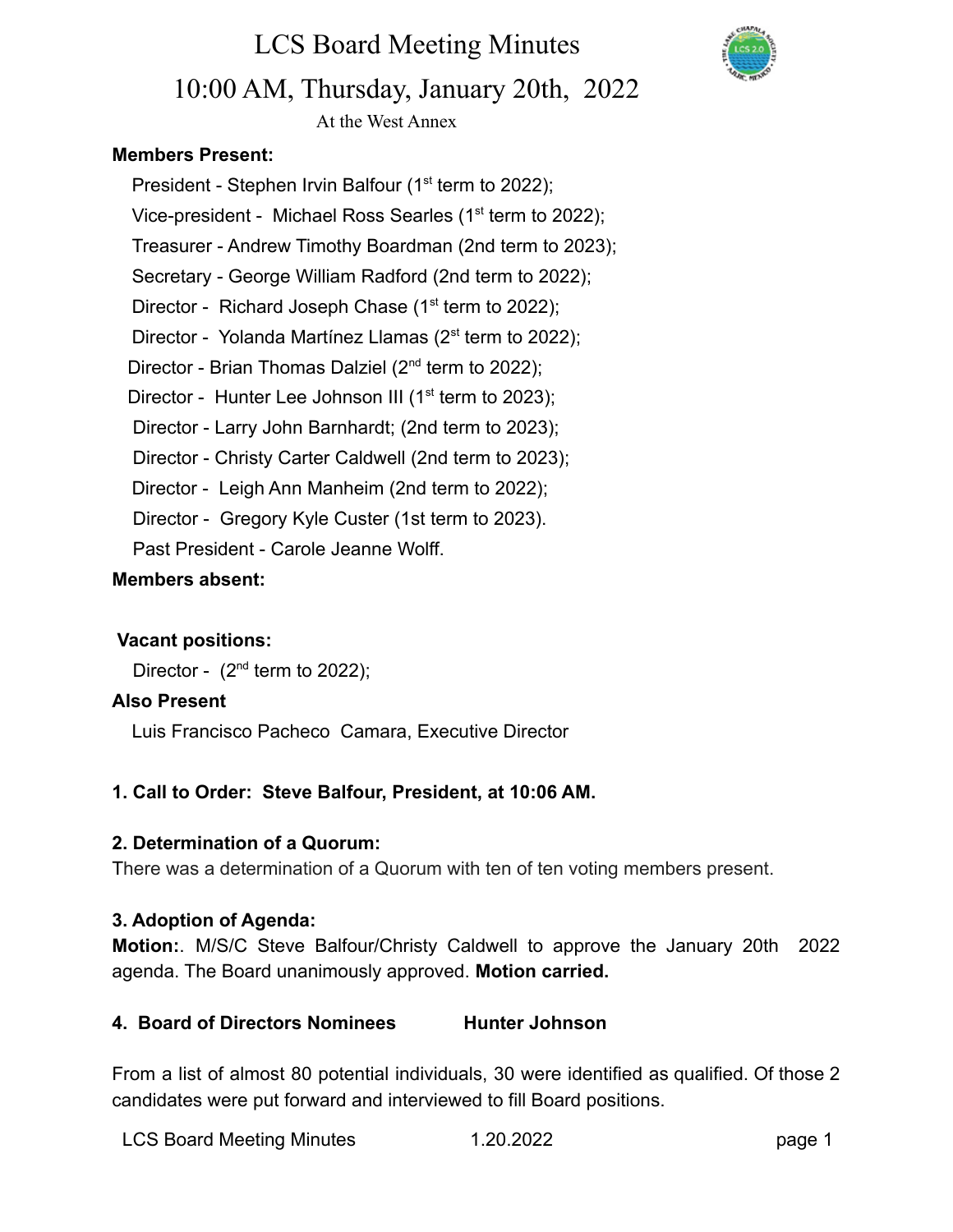# LCS Board Meeting Minutes



# 10:00 AM, Thursday, January 20th, 2022

At the West Annex

- **Motion** M/S/C Hunter Johnson/George Radford to appoint Leigh Ann Manheim and Gregory Kyle Custer immediately to the LCS Board of Directors as member-at-large.
- Leigh Ann Manheim for the term ending in 2022 with reelection at the next AGM in March 2022 for a full two year term ending 2024.
- Gregory Kyle Custer for the term ending 2023 with ratification at the next AGM in March 2022.

**Discussion**. The Board unanimously approved. **Motion Carried.**

# **5. AGM agenda for posting notice of AGM date and items**

- **The Annual General Meeting agenda** was reviewed for completeness. Board members were urged to attend in person for the meeting that will be held on campus and broadcast using Zoom. The agenda will be published 30 days in advance of the meeting on February 15th.
- **● Special General Assembly January 31st, 2022** Board members were encouraged to invite as many of their member contacts to attend either in person or by Zoom.

# **6. President's Report: Steve Balfour**

- **The Concerts in the Park** Since its inception the events have raised approximately \$3 million pesos gross in donations for the LCS. Of this \$1.2 million were consumed as expenses. Almost 90% of the entertainers and production staff have been Mexican.For the most recent concerts that required the audience to demonstrate vaccination status there has been a 99% compliance rate. Several concerts are planned through February and March.
- **Foreigner Appreciation Event** At a meeting with Aurora Michel and the Chapala municipal government plans for a municipality sponsored expat appreciation event were revealed. The event is tentatively scheduled for July and will be held on the LCS campus.

# **7. Secretary's Report: George Radford, Secretary**

● **Motion** M/S/C George Radford/ Rick Chase to approve the minutes of the December 16th Board meeting. The Board members unanimously approved. **Motion Carried.**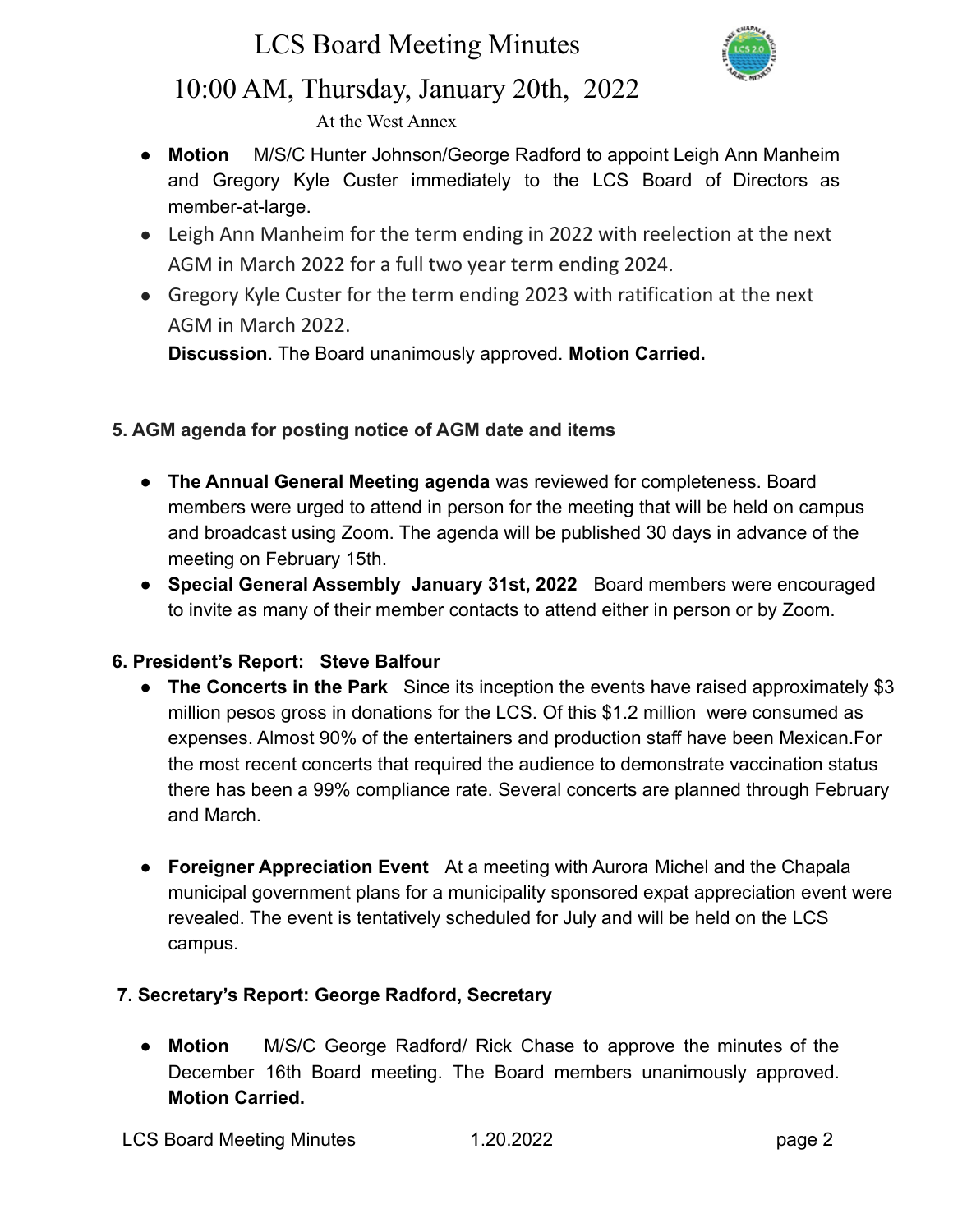LCS Board Meeting Minutes



10:00 AM, Thursday, January 20th, 2022

At the West Annex

# **6. Treasurer's report: Tim Boardman, Treasurer. December 2021**

A deficit was always budgeted for the month, but it is larger than budget because of the following main items: Membership (61,000) Admin (76,000) timing of Grant Thornton payment, Board expense and increasing non-deductible expense provision. Building maintenance (115,000) electrical re south campus

# **Year to date [YTD]**

Membership, programs and Fundraising are all above budget and are going strong. Admin expenses are very close to budget, other expenses are in line with the increased levels of revenue. Buildings/grounds reflect the additional repairs and maintenance that has been required. In short, the early start and success of Programs and the net contribution of \$1,000,000 pesos from concerts in the park has replaced the shortfall in budgeted donations of \$1,200.000.

**Motion:** M/S/C Tim Boardman/Christy Caldwell to accept the January, 2022 Treasurer's Board Report, Balance Sheet and other financial reports. **Discussion.** The Board unanimously approved. **Motion Carried.**

A public report is available in the LCS office.

# **7. Executive Director's Report - Luis Francisco Pacheco**

- **LCS attendance** is steadily rising with over 1,000 visitors recorded for the past two weeks. Proof of vaccination is now required to attend Concerts in the Park
- **Electrical issues** have been a problem on the Campus. LCS has been ordered by the CFE to move electrical boxes to exterior walls. Circuits have been overloaded from the concert's stage and the Mudlarkers kiln requiring repairs. All this is now complete.
- **West Annex** The wall has been removed and the extension of the Blue Patio into the additional space is complete. Bricks from the walls were recycled to serve as the floor of the patio.
- **Hearing Clinic** *Oir Bien* is our new hearing clinic operator. They will offer a continuation and expansion of the services our previous partner Polo offered. They are currently renovating the office and moving in new equipment. Service is expected to begin in February.
- The **Children's Art Program** continues on Saturday mornings with attendance limited and Covid protocols in place.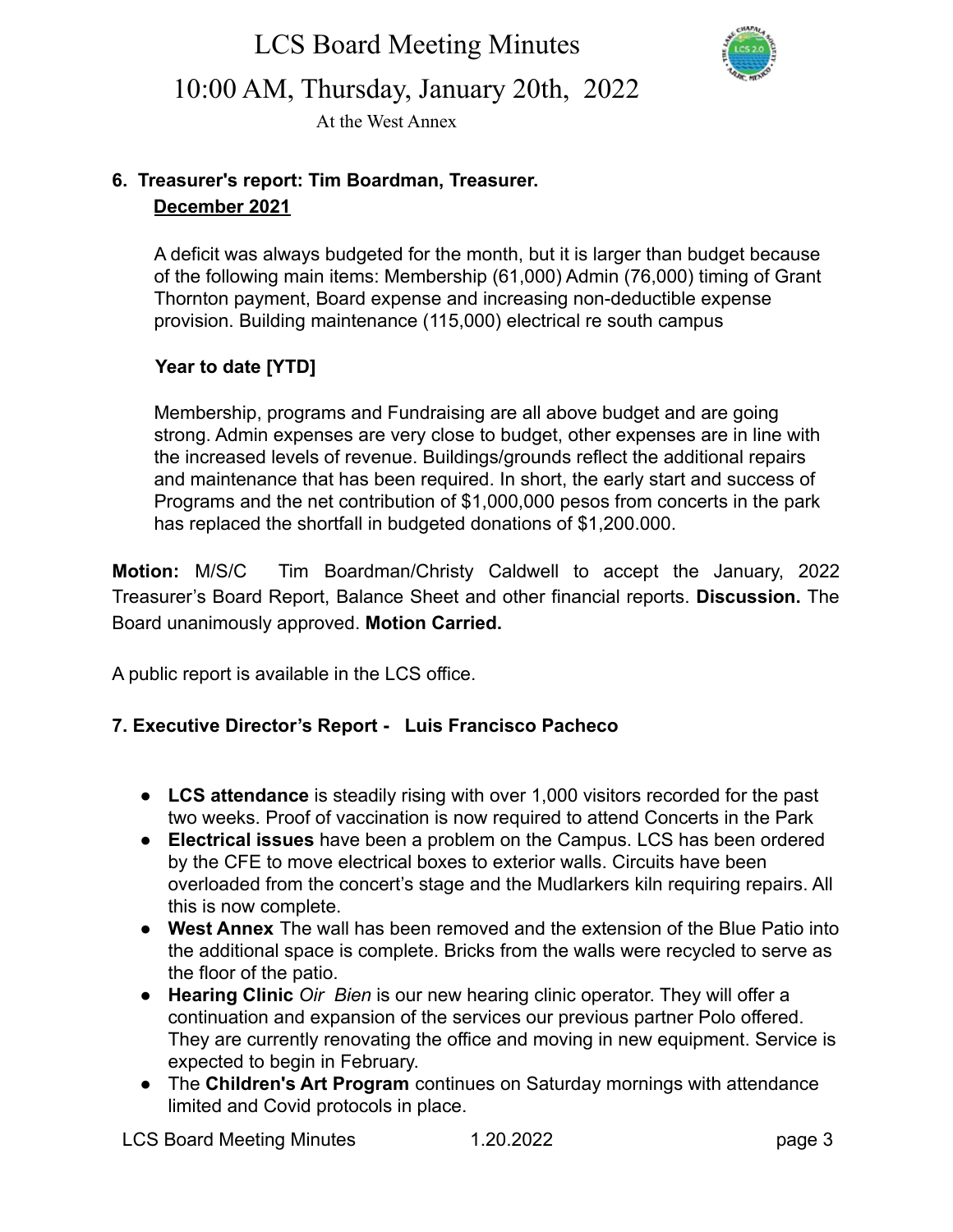

# 10:00 AM, Thursday, January 20th, 2022

At the West Annex

- The joint program between Semanario Laguna and Lake Chapala Society: **Todos English** has been very successful. Volunteers are now working on the translation of Spanish stories into English and posting them on the Laguna website.
- **Volunteers** Revisions are being made to the process of acquiring, training and mentoring volunteers. The volunteer handbook is being updated.

### **8. Campus Working Group: Larry Barnhardt, Chairperson**

- **Program of Work Larry Barnhardt**
	- **Motion:** M/S/C Larry Barnhardt/Rick Chase to approve the Scope of Work for the Campus Group as defining the objectives and scope of the group's efforts. . **Discussion.** The Board unanimously approved. **Motion Carried.**
- **Recognition Policies Rick Chase** Policy proposals and procedures have been developed and sent to the Board. Approval is expected at the February Board meeting. The policies and procedures cover;
	- Volunteer recognition
	- The annual Neill James Award
	- Requests for Recognition of Individuals
- **Immediate Use of the West Annex George Radford** The draft recommendations are currently being reviewed with senior staff, key volunteers, donors and the Mexican Advisory Council.
- **● Overall Campus Needs Assessment George Radford** Volunteers are being sought to work with the core team. An initial plan of action is being reviewed by the Campus Work Group.

# **9. Board Development/Nominating Committee: Hunter Johnson, Chairperson**

The selection of candidates for Board positions yielded a number of other individuals who appear to be good candidates for board committees. It's recommended to reach out to them after the AGM.

A new, simple Board member job description was reviewed and recommended for adoption as the new standard. It is intended to reflect the larger list of duties and responsibilities itemized in the constitution.

Individual Board members agreed to hold an orientation session with the two new appointees in February.

# **10. Mexican Advisory Council: Yolly Martinez, Chairperson**

LCS Board Meeting Minutes 1.20.2022 page 4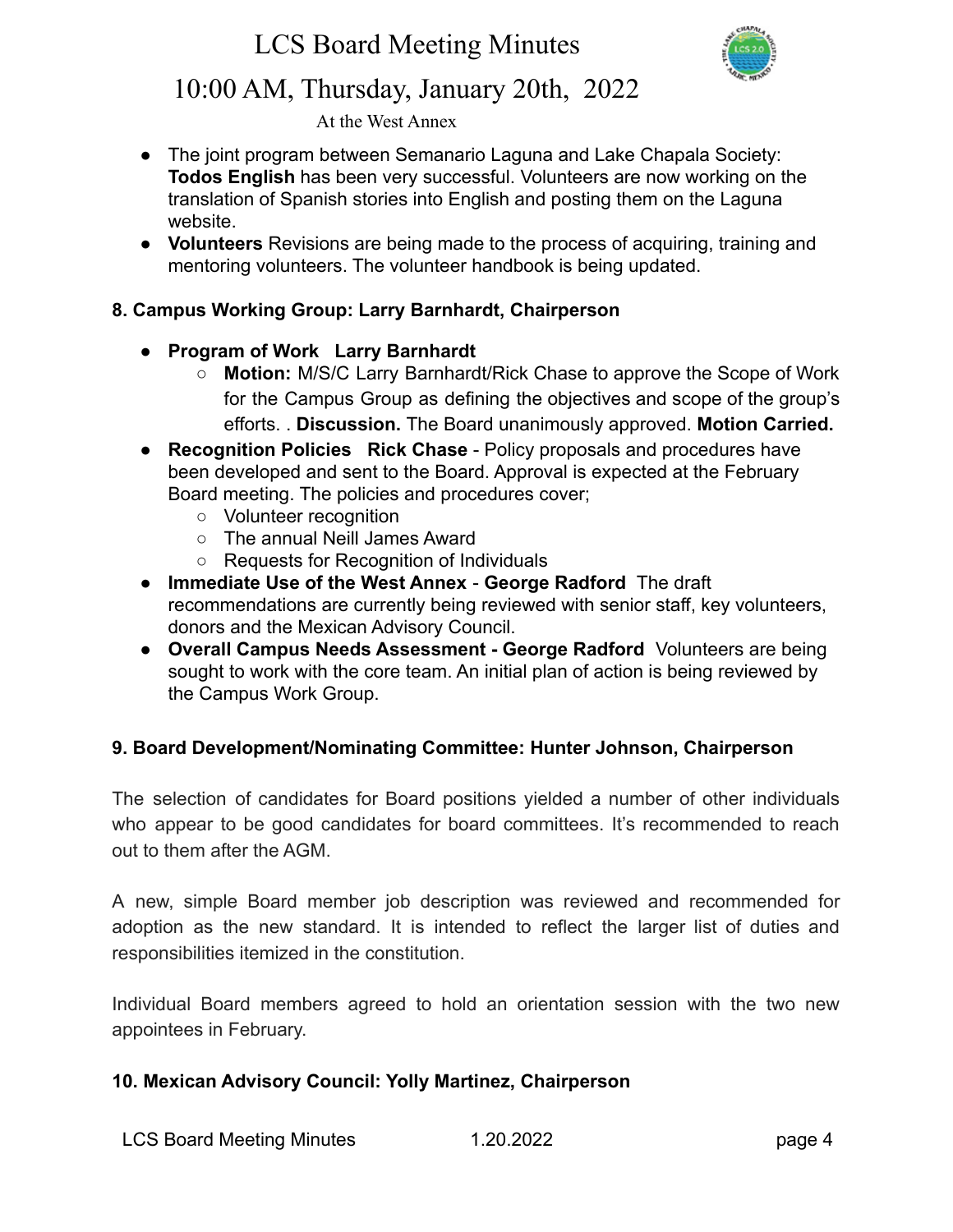# LCS Board Meeting Minutes



# 10:00 AM, Thursday, January 20th, 2022

At the West Annex

● The next meeting of the Council which was to focus on Council ideas for use of the West Annex has been postponed until Thursday January 27th at 4:00 P.M..

#### **11. Old Business: None.**

**12. New Business: None.**

#### **13. Adjournment:**

M/S/C Steve Balfour/Michael Searles to adjourn the meeting. The Board unanimously approved adjournment at 12:20 P.M.

**The next board meeting date will be Thursday, February 17th, 2022 at 10:00 A.M. in the West Annex.**

Date of Approval: February 17th, 2022

George William Radford, Secretary

Stephen Irvin Balfour, President

 $\_$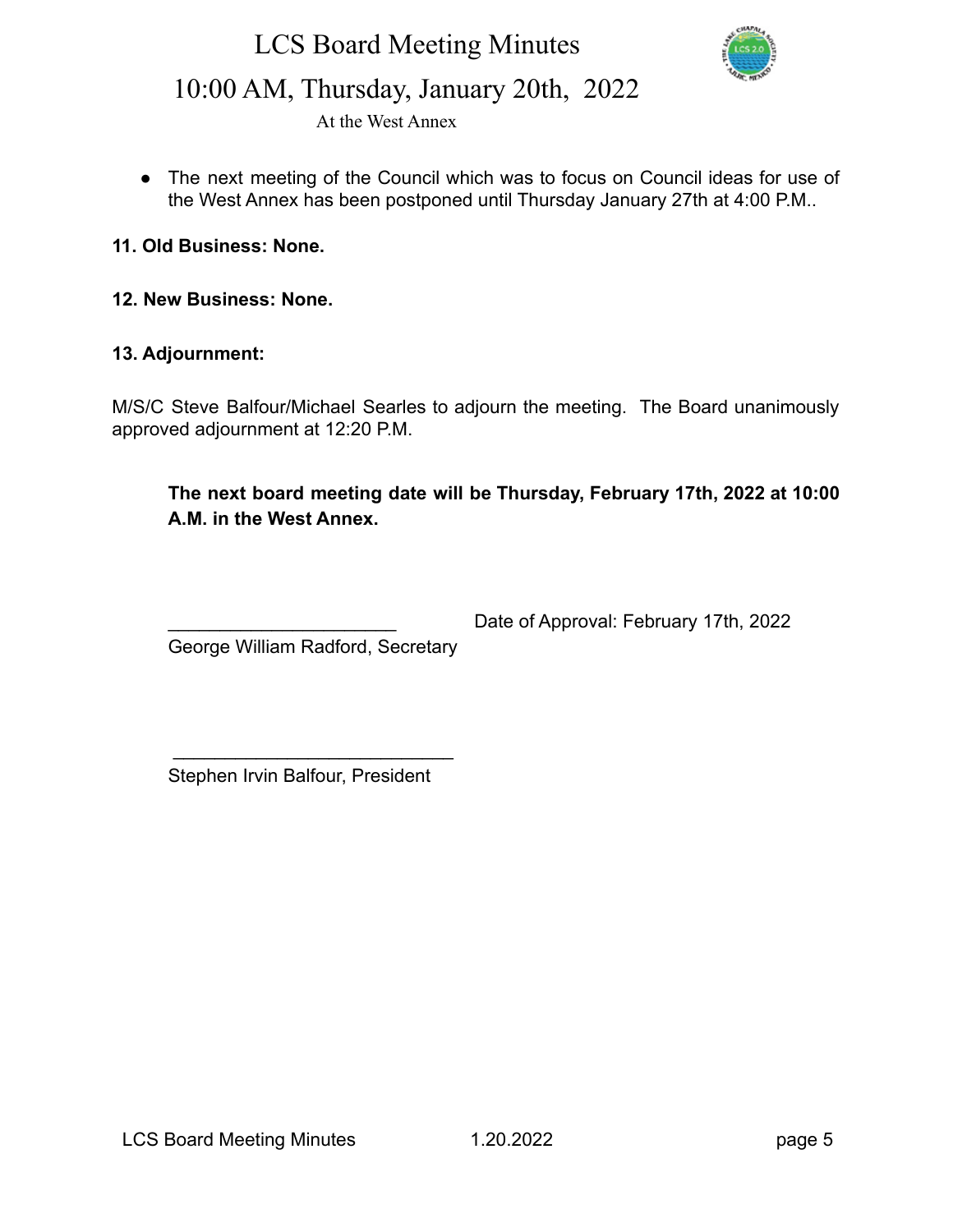LCS Special Board Meeting Minutes 1:00 P.M. Monday, January 31st, 2022 At the Concert Stage on the LCS Campus

#### **Members Present:**

President - Stephen Irvin Balfour ( $1<sup>st</sup>$  term to 2022); Vice-president - Michael Ross Searles (1<sup>st</sup> term to 2022); Treasurer - Andrew Timothy Boardman (2nd term to 2023); Secretary - George William Radford (2nd term to 2022); Director - Richard Joseph Chase  $(1<sup>st</sup>$  term to 2022); Director - Brian Thomas Dalziel (2<sup>nd</sup> term to 2022); Director - Larry John Barnhardt; (2nd term to 2023);

#### **Members absent:**

.

- Director Christy Carter Caldwell (2nd term to 2023);
- Director Leigh Ann Manheim (2nd term to 2022);
- Director Yolanda Martínez Llamas ( $2^{st}$  term to 2022);
- Director Hunter Lee Johnson III ( $1<sup>st</sup>$  term to 2023);
- Director Gregory Kyle Custer (1st term to 2023).
- Past President Carole Jeanne Wolff.

#### **Vacant positions:**

Director -  $(2^{nd}$  term to 2022);

#### **Also Present**

Luis Francisco Pacheco Camara, Executive Director

### **1. Call to Order: Steve Balfour, President, at 1:00 P.M.**

#### **2. Determination of a Quorum:**

There was a determination of a Quorum with seven of twelve voting members present.

### **3. Purpose of the Meeting:**

Given the urgency of protocolizing the minutes of the Special General Assembly of January 31st, 2022 in order to complete the sale of property bequeathed to the LCS, a special Board meeting was convened following the Special General Assembly with available members to approve the minutes of the Special Assembly. The Special Assembly delegated approval of the minutes to the LCS Board.